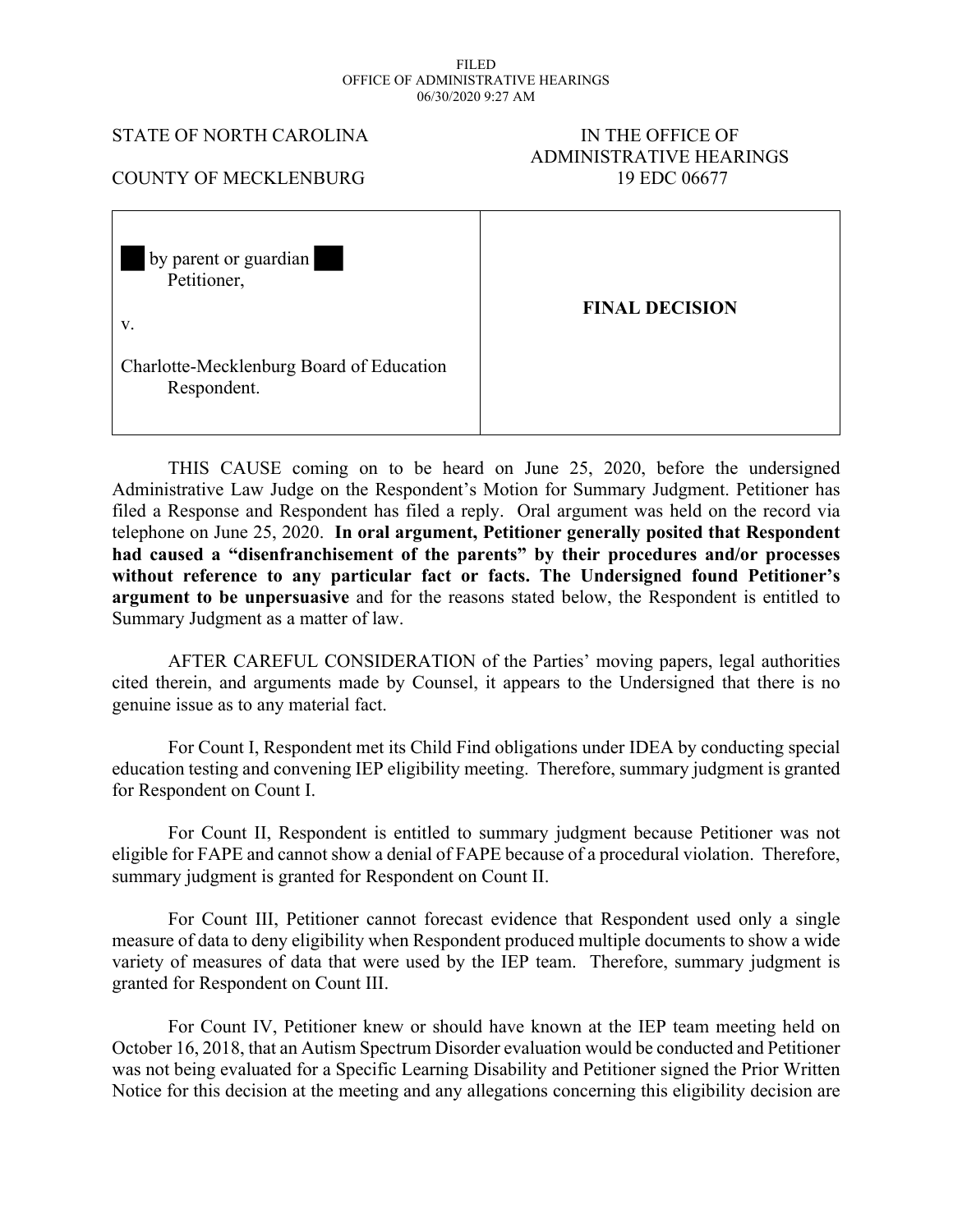time-barred. At the January 16, 2019 eligibility meeting, the IEP team reviewed the data using the discrepancy method and determined that Petitioner was not eligible under the category of Specific Learning Disability and there is no procedural error that denied a FAPE to Petitioner. Therefore, summary judgment is granted for Respondent on Count IV.

For Count V, the Petitioner was not eligible for FAPE and was not entitled to receive an IEP. Therefore, summary judgment is granted to Respondent on Count V.

For Count VI, Petitioner was not eligible for FAPE and was not entitled to receive an IEP. Therefore, summary judgment is granted to Respondent on Count VI.

For Count VII, psychological, assistive technology and functional behavior assessment evaluations are not required for determining eligibility for special education under the IDEA and, therefore, summary judgment is granted for Respondent on Count VII.

For Count VIII, Petitioner is not entitled to FAPE under the IDEA and cannot allege a violation of the statute of limitations and, therefore, summary judgment is granted to Respondent on Count VIII.

BASED UPON ALL OF THE ABOVE, IT IS, THEREFORE, ORDERED, ADJUDGED, AND DECREED that the Motion for Summary Judgment is granted in favor of Respondent; judgment hereby is entered for Respondent, and the contested case petition is **DISMISSED WITH PREJUDICE**.

This decision is made under the authority of N.C. Gen. Stat. §150B-34(e).

### **NOTICE OF APPEAL RIGHTS**

In accordance with the Individuals with Disabilities Education Act and North Carolina's Education of Children with Disabilities laws, the parties have appeal rights regarding this dismissal.

Under North Carolina's Education of Children with Disabilities laws (N.C.G.S. §§ 115C-106.1 *et seq.*) and particularly N.C.G.S. § 115C-109.9, "any party aggrieved by the findings and decision of a hearing officer under G.S. 115C-109.6 or G.S. 115C-109.8 may **appeal the findings and decision within 30 days after receipt of notice of the decision by filing a written notice of appeal with the person designated by the State Board** under G.S. 115C-107.2(b)(9) to receive notices. The State Board, through the Exceptional Children Division, shall appoint a Review Officer from a pool of review officers approved by the State Board of Education. The Review Officer shall conduct an impartial review of the findings and decision appealed under this section."

Inquiries regarding the State Board's designee, further notices and/or additional time-lines should be directed to the Exceptional Children Division of the North Carolina Department of Public Instruction, Raleigh, North Carolina prior to the required close of the appeal filing period.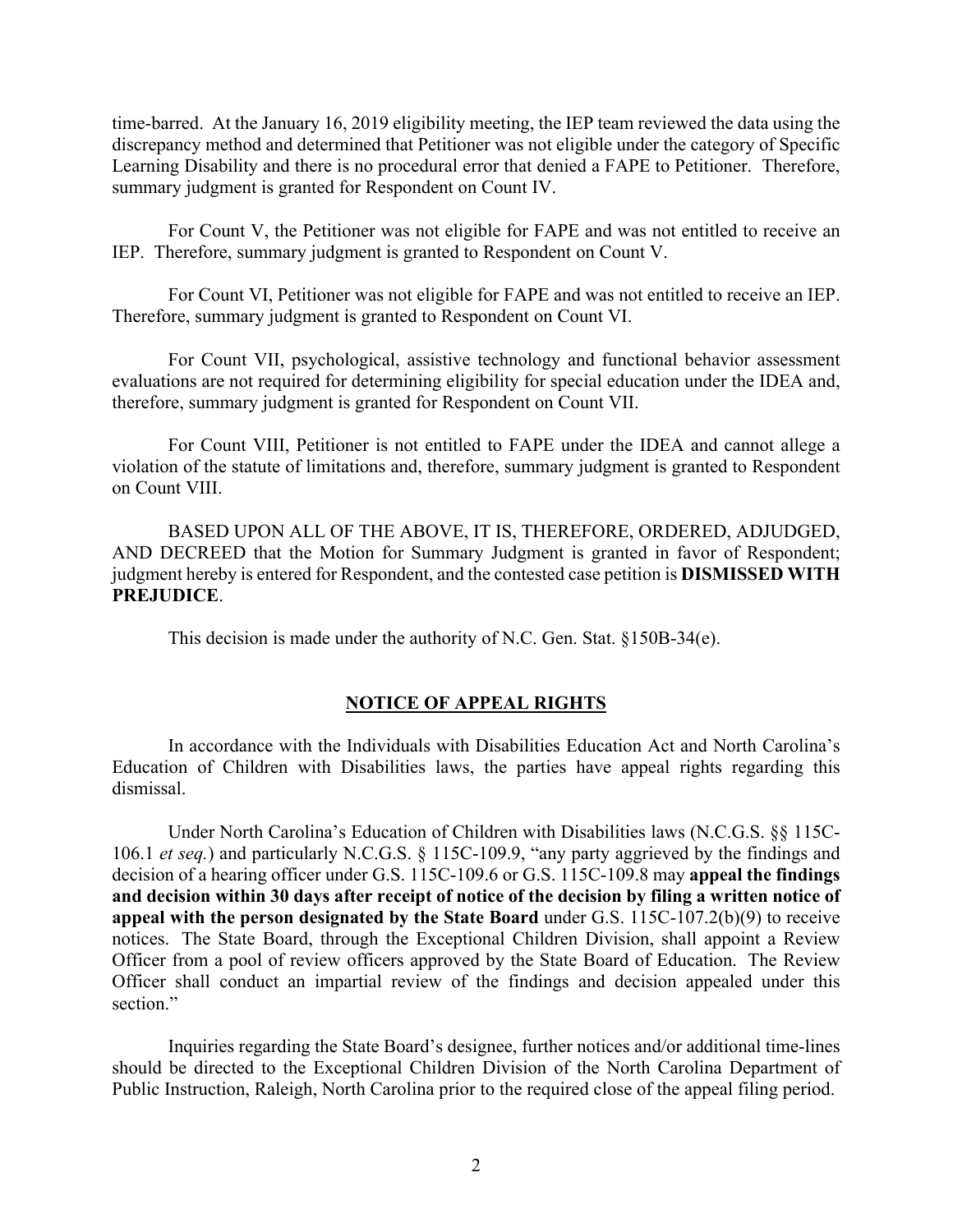## **IT IS SO ORDERED.**

This the 30th day of June, 2020.

Selvia Nathabe

Selina Malherbe Administrative Law Judge